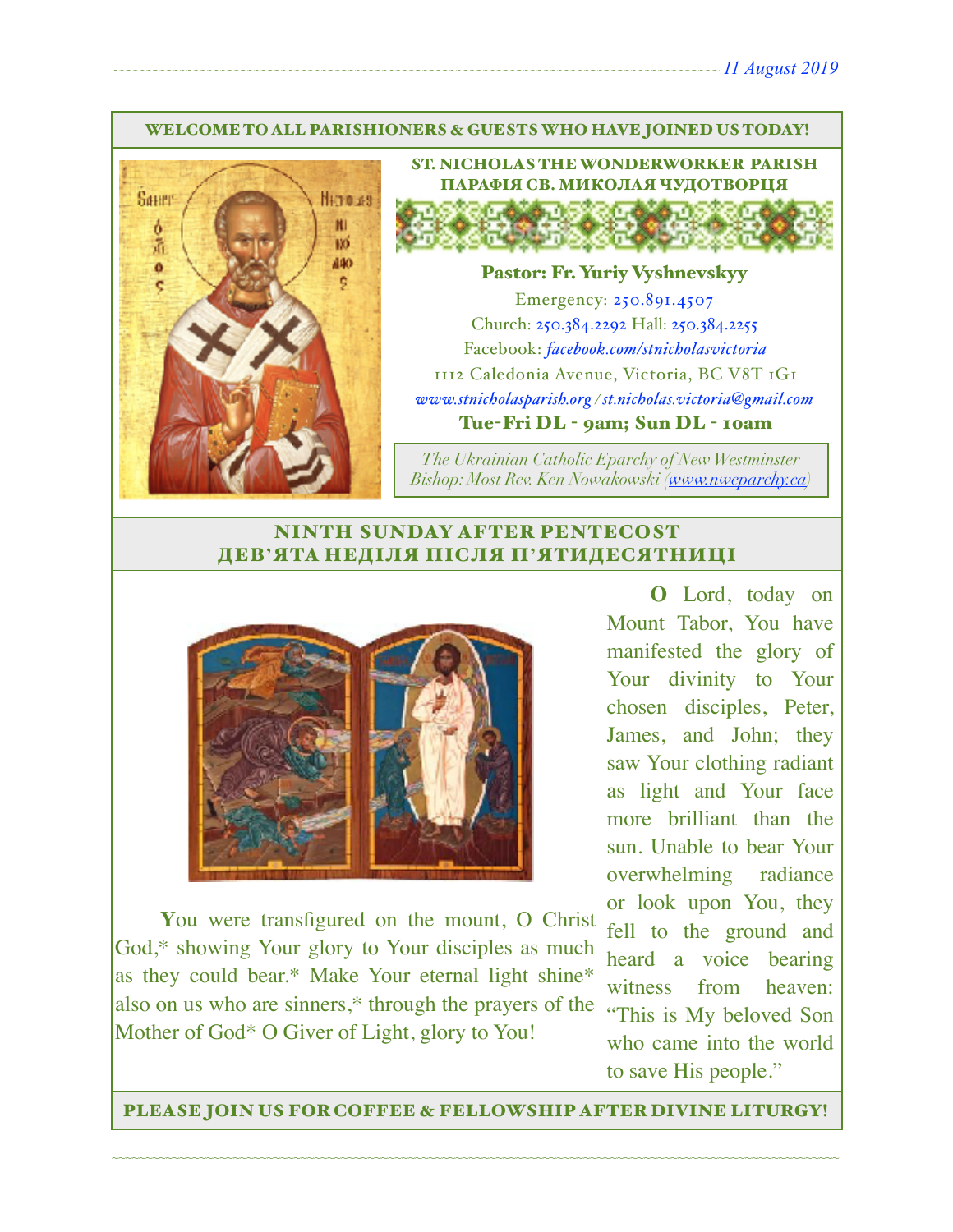| <b>SUNDAY HYMNS</b>                                                                                                                                                                                                                                                                                                                                                                                                                                                                                                                                                                                                                                                                                                                                                          |                                                                 |                                                             |                                               |                          |          |
|------------------------------------------------------------------------------------------------------------------------------------------------------------------------------------------------------------------------------------------------------------------------------------------------------------------------------------------------------------------------------------------------------------------------------------------------------------------------------------------------------------------------------------------------------------------------------------------------------------------------------------------------------------------------------------------------------------------------------------------------------------------------------|-----------------------------------------------------------------|-------------------------------------------------------------|-----------------------------------------------|--------------------------|----------|
| <b>OPENING HYMN</b>                                                                                                                                                                                                                                                                                                                                                                                                                                                                                                                                                                                                                                                                                                                                                          |                                                                 | Гора Таворська / Upon Mount Tabor pg. 224-226               |                                               |                          |          |
| <b>COMMUNION HYMN</b>                                                                                                                                                                                                                                                                                                                                                                                                                                                                                                                                                                                                                                                                                                                                                        | Назарету Любий Цвіте / In Our Midst pg. 252-253                 |                                                             |                                               |                          |          |
| <b>CLOSING HYMN</b>                                                                                                                                                                                                                                                                                                                                                                                                                                                                                                                                                                                                                                                                                                                                                          | Як Славен / How Glorious is our God in Sion pg. 962 (Anthology) |                                                             |                                               |                          |          |
| Please join us today in singing our Sunday hymns!                                                                                                                                                                                                                                                                                                                                                                                                                                                                                                                                                                                                                                                                                                                            |                                                                 |                                                             |                                               |                          |          |
| <b>SUNDAY &amp; DAILY SCHEDULE</b>                                                                                                                                                                                                                                                                                                                                                                                                                                                                                                                                                                                                                                                                                                                                           |                                                                 |                                                             |                                               |                          |          |
| <b>SUNDAY, August 11</b><br>Divine Liturgy - for the Parishioners of St Nicholas Parish                                                                                                                                                                                                                                                                                                                                                                                                                                                                                                                                                                                                                                                                                      |                                                                 |                                                             |                                               | 10:00 AM                 |          |
| <b>MONDAY, August 12</b>                                                                                                                                                                                                                                                                                                                                                                                                                                                                                                                                                                                                                                                                                                                                                     |                                                                 |                                                             | <b>NO SERVICES</b>                            |                          |          |
| <b>TUESDAY, August 13</b>                                                                                                                                                                                                                                                                                                                                                                                                                                                                                                                                                                                                                                                                                                                                                    |                                                                 | <b>Divine Liturgy</b>                                       |                                               |                          |          |
| <b>WEDNESDAY, August 14</b>                                                                                                                                                                                                                                                                                                                                                                                                                                                                                                                                                                                                                                                                                                                                                  |                                                                 | Divine Liturgy                                              |                                               |                          | 9:00 AM  |
| THURSDAY, August 15                                                                                                                                                                                                                                                                                                                                                                                                                                                                                                                                                                                                                                                                                                                                                          |                                                                 | <b>Divine Liturgy</b>                                       |                                               |                          | 9:00 AM  |
| FRIDAY, August 16                                                                                                                                                                                                                                                                                                                                                                                                                                                                                                                                                                                                                                                                                                                                                            |                                                                 | <b>Divine Liturgy</b>                                       |                                               | 9:00 AM                  |          |
| <b>SATURDAY, August 17</b>                                                                                                                                                                                                                                                                                                                                                                                                                                                                                                                                                                                                                                                                                                                                                   |                                                                 | <b>NO SERVICES</b>                                          |                                               |                          |          |
| <b>SUNDAY, August 18</b>                                                                                                                                                                                                                                                                                                                                                                                                                                                                                                                                                                                                                                                                                                                                                     |                                                                 | Divine Liturgy - for the Parishioners of St Nicholas Parish |                                               |                          | 10:00 AM |
| Please Note: to request a Divine Liturgy for a special intention, please see Fr. Yuriy to arrange for it!                                                                                                                                                                                                                                                                                                                                                                                                                                                                                                                                                                                                                                                                    |                                                                 |                                                             |                                               |                          |          |
| <b>SUNDAY EPISTLE READERS</b>                                                                                                                                                                                                                                                                                                                                                                                                                                                                                                                                                                                                                                                                                                                                                |                                                                 |                                                             |                                               |                          |          |
| <b>DATE</b>                                                                                                                                                                                                                                                                                                                                                                                                                                                                                                                                                                                                                                                                                                                                                                  | <b>READING</b>                                                  | <b>UKRAINIAN</b>                                            |                                               | <b>ENGLISH</b>           |          |
| <b>SUNDAY, August 11</b>                                                                                                                                                                                                                                                                                                                                                                                                                                                                                                                                                                                                                                                                                                                                                     | 1 Cor. 3:9-17                                                   | Liliia Palyvoda                                             |                                               | Darryl Huculak           |          |
| <b>SUNDAY, August 18</b>                                                                                                                                                                                                                                                                                                                                                                                                                                                                                                                                                                                                                                                                                                                                                     | Rm. 15:1-7                                                      | Glikeria Iwanuck                                            |                                               | Graciela Spaciuk-Schwarz |          |
| <b>SUNDAY, August 25</b>                                                                                                                                                                                                                                                                                                                                                                                                                                                                                                                                                                                                                                                                                                                                                     | 1 Cor. 9:2-12                                                   | Motria Koropecky                                            |                                               | William Vanderven        |          |
| <b>SUNDAY, September 1</b>                                                                                                                                                                                                                                                                                                                                                                                                                                                                                                                                                                                                                                                                                                                                                   | 1 Cor. 15:1-11                                                  | Yuliya Pelekhata                                            |                                               | Marian Chalifoux         |          |
| Thank you, Epistle readers, for your service in proclaiming God's Word!                                                                                                                                                                                                                                                                                                                                                                                                                                                                                                                                                                                                                                                                                                      |                                                                 |                                                             |                                               |                          |          |
| <b>2019 PARISH COUNCIL EXECUTIVE</b>                                                                                                                                                                                                                                                                                                                                                                                                                                                                                                                                                                                                                                                                                                                                         |                                                                 |                                                             | <b>PASTORAL MINISTRY &amp; HOLY MYSTERIES</b> |                          |          |
| CHAIRPERSONAlec Rossa - 250.472.3374<br>VICE-CHAIRPERSONRichard DeMerchant - 250.893.3484<br>BAPTISMSby appointment<br>SECRETARYLuba Kucharyshyn - 780.476.4260<br>MARRIAGESsix months notice should<br>be given to the parish priest, and he should be<br>FINANCIAL SECRETARY David Newberry - 250.598.8197<br>contacted before any other arrangements are made<br>FUNDRAISING/HALL RENTALRobert Herchak - 250.386.7872<br>FUNERALSby appointment<br>LITURGICAL COMMITTEEMotria Koropecky - 250.658.3051<br>MEMBER AT LARGEWayne Saunders - 780.710.2027<br>Bequests & Wills: Leaving a bequeath is a process of giving a donation through your will. It is<br>simply a distribution from your estate to a charitable organization through your last will and testament. It |                                                                 |                                                             |                                               |                          |          |
| can be as small or as large a donation as you wish. It is important that you talk to your lawyer about the<br>process. In your kindness please remember St Nicholas the Wonderworker Ukrainian Catholic Church in<br>your bequeath and will. If anyone wishes to make such a bequeath in their will, the following clause may<br>be included or added to a will: "I give, devise, and bequeath to St Nicholas the Wonderworker Ukrainian<br>Catholic Parish - 1112 Caledonia Avenue, Victoria BC, V8T 1G1, the sum of \$<br>$($ or<br>$\%$ of my<br>estate), to be used for the benefit of the parish and it's pastoral activities."                                                                                                                                         |                                                                 |                                                             |                                               |                          |          |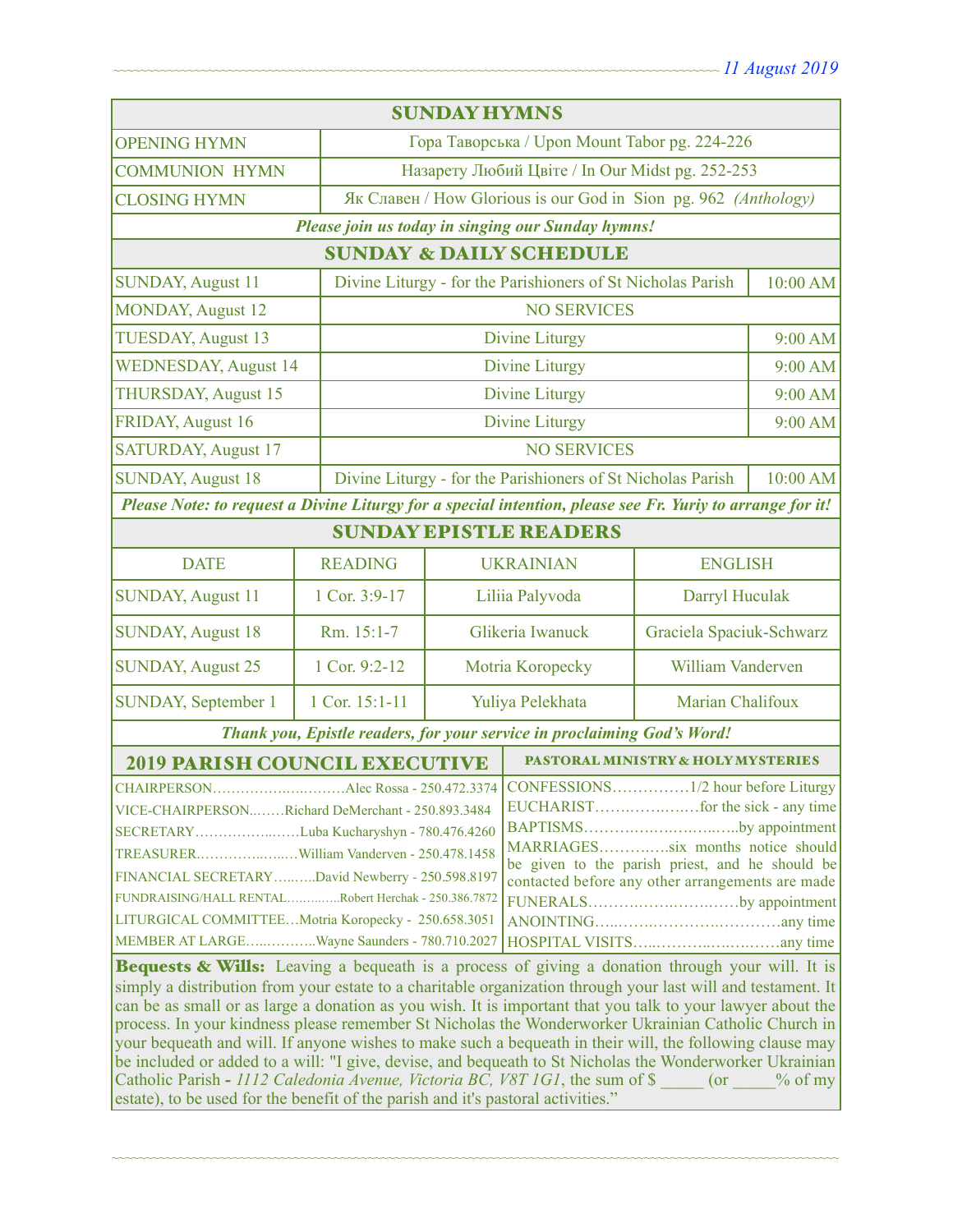### **Vibrant Parish Prayer**

**O** God, Creator of Heaven and Earth! Because of your indescribable love for us, you sent your Only-Begotten Son, Our Lord and Saviour, Jesus Christ - The Way, The Truth, and The Life and our Salvation. In His name, we turn to You. Strengthen our hearts and minds in Christian love and in unity of purpose as we strive to build a Vibrant Parish. Give us the grace to model our lives according to the Word of God. Instill in us the desire to pray and to celebrate the Holy Mysteries as one Christian Family in our Parish Community. Inspire us to follow Your great command to be a servant to the less fortunate among us! Grant this, O Lord, through the mercies and love for mankind of Your Only-Begotten Son with whom You are blessed, together with Your All-Holy, Good and Life-Giving Spirit, now and forever and ever. Amen!



## **St. Nicholas Parish**

**A Place To Encounter The Living Christ** Through the word, the Holy Mysteries & Prayer, Serving One's Neighbor, Leadership Fostering & Serving Unity and Missionary Spirit (His Beatitude Sviatoslav)



### **Молитва Живої Парафії**

**Г**осподи Ісусе Христе, Пастирю Добрий, як колись Ти пригорнув заблуканих овечок, щоб вони пізнали Твій голос і були Твоїм стадом, так і сьогодні глянь ласкаво з небесних висот на нашу парафію та зішли на неї Твого Святого Духа, щоб вона була місцем пізнання радості Доброї Новини. Скріплюй нас Твоєю присутністю та єднай нас кожночасно в молитві. Даруй нам духа служіння ближньому, щоб у нашій парафії кожний міг зустріти Тебе, милостивого Бога. Благослови наш духовний провід Твоєю мудрістю і дай, щоб ніхто з нас не шкодував ні часу, ні талантів, ні матеріальних дібр для розбудови Твого царства. Єднай нас у мирі та злагоді, щоб ми були Твоєю спільнотою любові. Всели в нас місійного духа, щоб ми стали тим світилом євангельського слова, молитви і добрих діл, що кличе кожного до участі в Божественному житті, щоб славилося, Спасе, Твоє Ім'я з безначальним Твоїм Отцем та пресвятим, благим і животворящим Твоїм Духом нині, і повсякчас, і на віки віків. Амінь.

# DIVINE LITURGY PROPERS

*The Divine Liturgy of our Father among the Saints John Chrysostom An Anthology for Worship: Liturgy - pg. 270-318; propers - pg. 875, 357* 

#### **Antiphon 1**

~~~~~~~~~~~~~~~~~~~~~~~~~~~~~~~~~~~~~~~~~~~~~~~~~~~~~~~~~~~~~~~~~~~~~~~~~~~~~~~~~~~~~~~~~~~~~~~~~~~~~~~~~~~~

*Verse:* Shout to the Lord, all the earth, sing now to His name, give glory to His praise. **Refrain:** Through the prayers of the Mother of God, O Saviour, save us.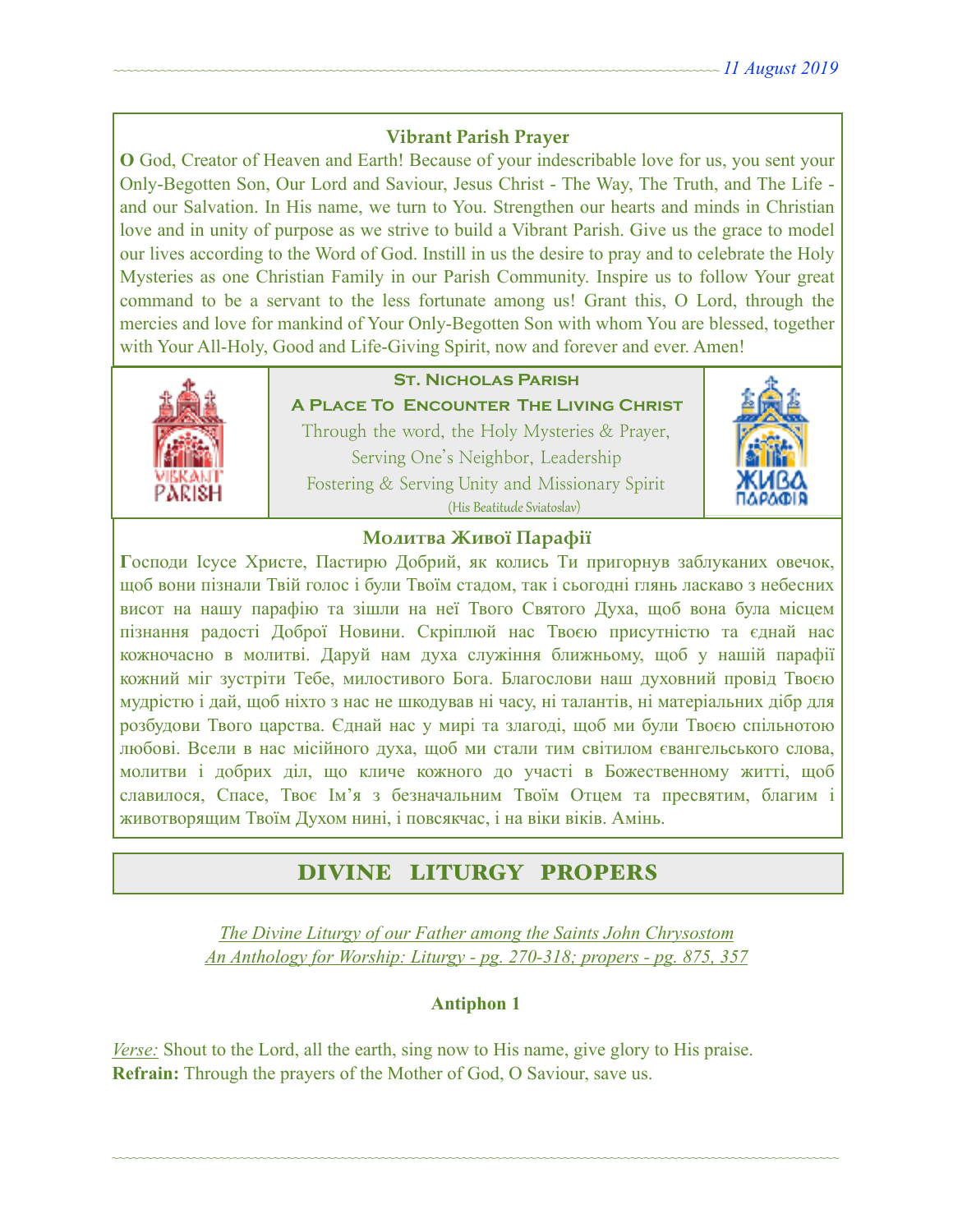*Verse:* The voice of Your thunder was in the whirlwind; Your lightning lit up the world. **Refrain:** Through the prayers of the Mother of God, O Saviour, save us.

*Verse:* You have clothed Yourself in praise and splendour; You robe Yourself in light as with a cloak.

**Refrain:** Through the prayers of the Mother of God, O Saviour, save us.

#### **Glory… Now… Only-begotten Son…**

#### **Antiphon 3**

*Verse:* Come, let us sing joyfully to the Lord, let us acclaim God, our Saviour. **Refrain:** Son of God, transfigured on the mountain, save us who sing to You: Alleluia.

*Verse:* Let us come before His face with praise, and acclaim Him in psalms. **Refrain:** Son of God, transfigured on the mountain, save us who sing to You: Alleluia.

*Verse:* For God is the great Lord, and the great king over all the earth. **Refrain:** Son of God, transfigured on the mountain, save us who sing to You: Alleluia.

*Entrance Verse:* Come, let us worship and fall down before Christ. **Refrain:** Son of God, transfigured on the mountain, save us who sing to You: Alleluia.

**Troparion, Tone 8:** You came down from on high, O Merciful One,\* and accepted three days of burial\* to free us from our sufferings.\* O Lord, our life and our resurrection,\* glory be to You.

**Troparion, Tone 7:** You were transfigured on the mount, O Christ God,\* showing Your glory to Your disciples as much as they could bear.\* Make Your eternal light shine\* also on us who are sinners,\* through the prayers of the Mother of God,\* O Giver of Light, glory to You!

**Glory: Kontakion, Tone 8:** When You rose from the tomb,\* You also raised the dead and resurrected Adam.\* Eve exults in Your resurrection,\* and the ends of the world celebrate Your rising from the dead,\* O most merciful One.

**Now: Kontakion, Tone 7:** You were transfigured on the mount, O Christ God,\* and Your disciples saw Your glory as much as they could;<sup>\*</sup> that when they saw You crucified\* they might know that You suffered willingly\*, and might proclaim to the world\* that You are truly the brightness of the Father.

**Prokeimenon, Tone 8:** Pray and give thanks to the Lord our God. *Verse:* In Judea God is known; His name is great in Israel.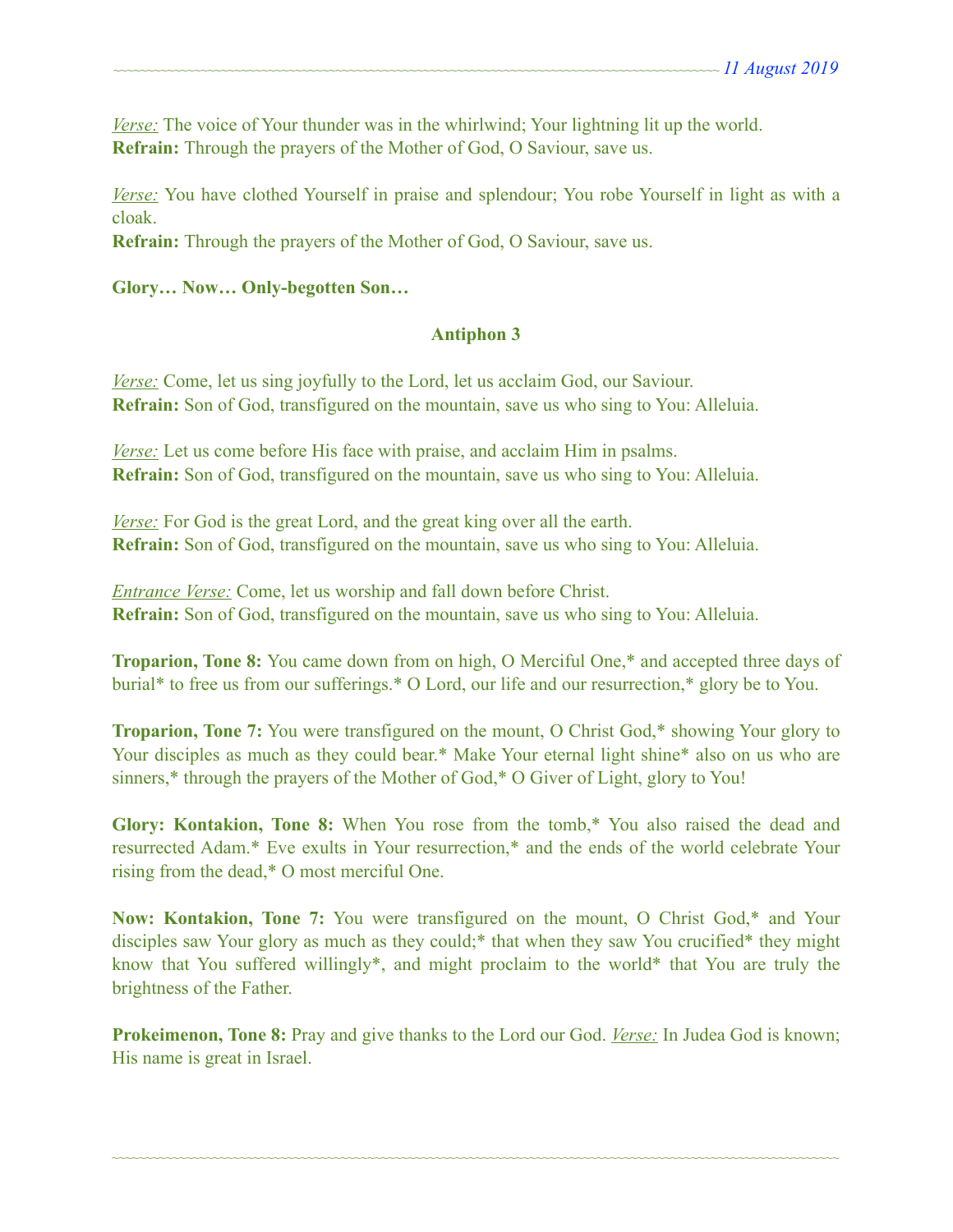**Epistle - 1 Cor. 3:9-17 - A reading from the first letter of St. Paul to the Corinthians:**  Brothers and Sisters, we are God's servants, working together; you are God's field, God's building. According to the grace of God given to me, like a skilled master builder I laid a foundation, and someone else is building on it. Each builder must choose with care how to build on it. For no one can lay any foundation other than the one that has been laid; that foundation is Jesus Christ. Now if anyone builds on the foundation with gold, silver, precious stones, wood, hay, straw— the work of each builder will become visible, for the Day will disclose it, because it will be revealed with fire, and the fire will test what sort of work each has done. If what has been built on the foundation survives, the builder will receive a reward. If the work is burned, the builder will suffer loss; the builder will be saved, but only as through fire. Do you not know that you are God's temple and that God's Spirit dwells in you? If anyone destroys God's temple, God will destroy that person. For God's temple is holy, and you are that temple.

**Апостол - 1 Кр. 3:9-17 - До Коринтян перше послання Св. Ап. Павла читання:** Браття і сестри, ми бо співробітники Божі, ви – Божа нива, Божа будівля. За благодаттю Божою, даною мені, я, мов мудрий будівничий, поклав основу, а інший на ній будує. Нехай же кожний вважає, як він будує. Іншої бо основи ніхто не може покласти, крім покладеної, якою є Ісус Христос. Коли ж хтось на цій основі будує з золота, срібла, самоцвітів, дерева, сіна, соломи, – кожного діло стане явне; день бо Господній зробить його явним; бо він відкривається в огні, і вогонь випробовує діло кожного, яке воно. І коли чиєсь діло, що його він збудував, устоїться, той прийме нагороду; а коли чиєсь діло згорить, то він зазнає шкоди; однак він сам спасеться, але наче крізь вогонь. Хіба не знаєте, що ви – храм Божий, і що Дух Божий у вас перебуває? Коли хтось зруйнує храм Божий, Бог зруйнує того, бо храм Божий святий, а ним є ви.

**Alleluia, Tone 8:** *Verse:* Come, let us rejoice in the Lord; let us acclaim God our Saviour. *Verse:* Let us come before His countenance with praise and acclaim Him with psalms.

Gospel - Mt. 14:22-34 - Then he made the disciples get into the boat and precede him to the other side, while he dismissed the crowds. After doing so, he went up on the mountain by himself to pray. When it was evening he was there alone. Meanwhile the boat, already a few miles offshore, was being tossed about by the waves, for the wind was against it. During the fourth watch of the night, he came toward them, walking on the sea. When the disciples saw him walking on the sea they were terrified. "It is a ghost," they said, and they cried out in fear. At once (Jesus) spoke to them, "Take courage, it is I; do not be afraid." Peter said to him in reply, "Lord, if it is you, command me to come to you on the water." He said, "Come." Peter got out of the boat and began to walk on the water toward Jesus. But when he saw how (strong) the wind was he became frightened; and, beginning to sink, he cried out, "Lord, save me!" Immediately Jesus stretched out his hand and caught him, and said to him, "O you of little faith, why did you doubt?" After they got into the boat, the wind died down. Those who were in the boat did him homage, saying, "Truly, you are the Son of God." After making the crossing, they came to land at Gennesaret.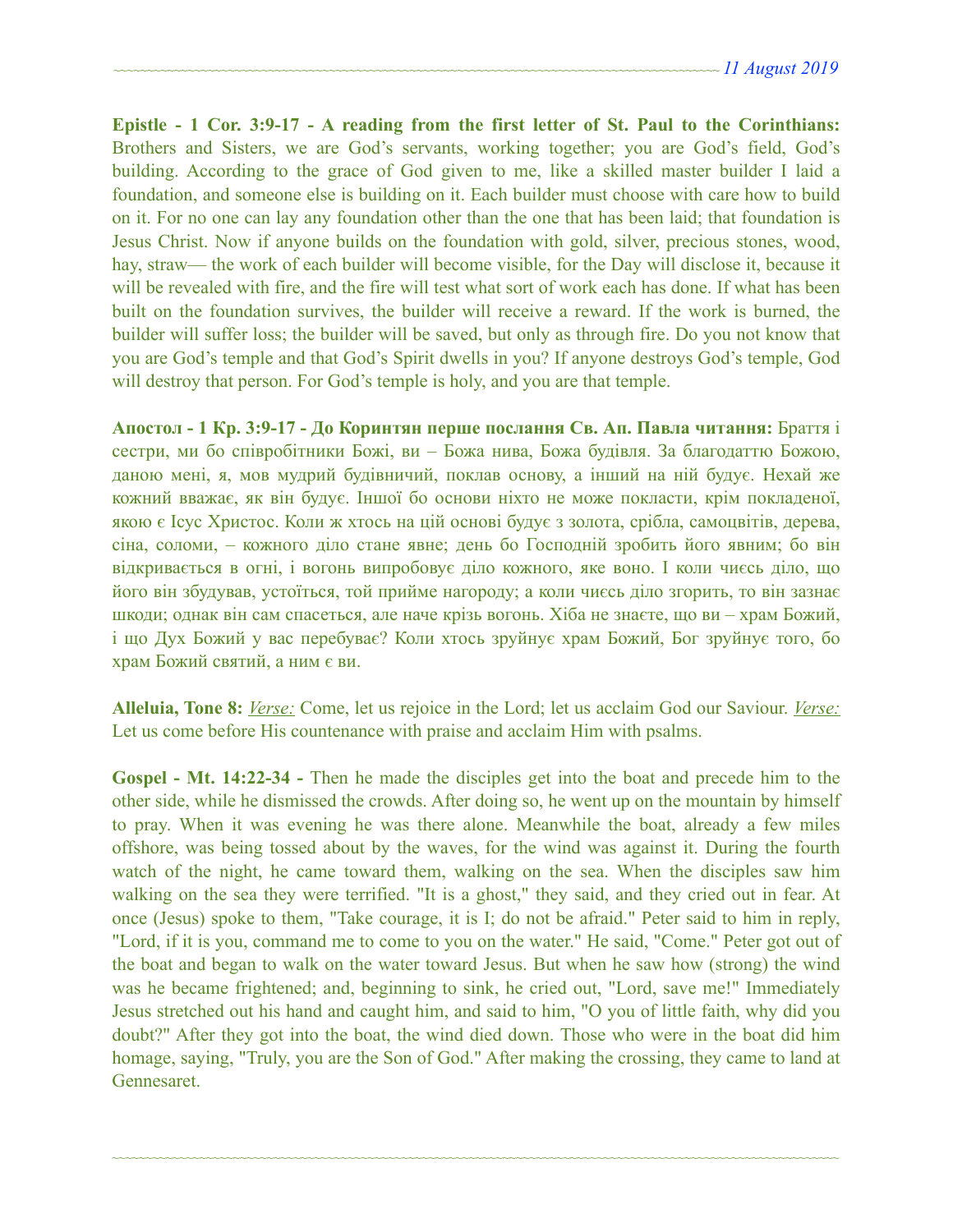**Євангеліє - Мт. 14:22-34 -** І зараз звелів Ісус учням до човна сідати, і переплисти на той бік раніше Його, аж поки народ Він відпустить. Відпустивши ж народ, Він на гору пішов помолитися насамоті; і як вечір настав, був там Сам. А човен вже був на середині моря, і кидали хвилі його, бо вітер зірвавсь супротивний. А о четвертій сторожі нічній Ісус підійшов до них, ідучи по морю. Як побачили ж учні, що йде Він по морю, то настрашилися та й казали: Мара! І від страху вони закричали… А Ісус до них зараз озвався й сказав: Заспокойтесь, це Я, не лякайтесь! Петро ж відповів і сказав: Коли, Господи, Ти це, то звели, щоб прийшов я до Тебе по воді. А Він відказав йому: Іди. І, вилізши з човна, Петро став іти по воді, і пішов до Ісуса. Але, бачачи велику бурю, злякався, і зачав потопати, і скричав: Рятуй мене, Господи!… І зараз Ісус простяг руку й схопив його, і каже до нього: Маловірний, чого засумнівався? Як до човна ж вони ввійшли, буря вщухнула. А приявні в човні вклонились Йому та сказали: Ти справді Син Божий! Перепливши ж вони, прибули в землю Генісаретську.

*Instead of* **"It is truly..."** *we sing:* O my soul, magnify the Lord transfigured on the mountain. **Irmos, Tone 4:** Your giving birth was revealed as incorrupt;\* for it was God who came forth from your womb;\* He appeared on earth in the flesh, and made His dwelling among us.\* Thus, O Mother of God, all of us magnify you.

**Communion Hymn:** Praise the Lord from the heavens;\* praise Him in the highest.\* Alleluia, alleluia,\* alleluia.

**Prayer After Holy Communion:** Having been made worthy to partake in a mystical way of Your immaculate Body and precious Blood, O Christ our God, I acclaim and bless, worship and glorify You, and proclaim the greatness of Your saving acts, now and for ever and ever. Amen. *(more Prayers After Holy Communion on pg. 324-326 in the Anthology book).* 

**Молитва По Святім Причастю:** Таїнственно удостоївшись бути причасником Твого пречистого тіла і чесної крови, Христе Боже, оспівую і благословлю, поклоняюся, і славлю, і величаю спасіння Твої, Господи, нині і повсякчас, і на віки вічні. Амінь. *(більше Молитов По Святім Причастю на ст. 80-87 в маленькій книжечці "Божественна Літургія")*.

## ANNOUNCEMENTS

✦**HAPPY BIRTHDAY** to RICHARD DEMERCHANT and all those who celebrated their birthdays this past week. May the Lord Our God continue to bless you abundantly and the Holy Mother of God protects you at all times. Многая Літа!

✦**TODAY - BLESSING OF THE FRUITS & VEGETABLES:** as we will celebrate Post-feast of the Transfiguration of our Lord right after Divine Liturgy we will be blessing the first fruits & vegetables and thus will give thanks to God for a good harvest.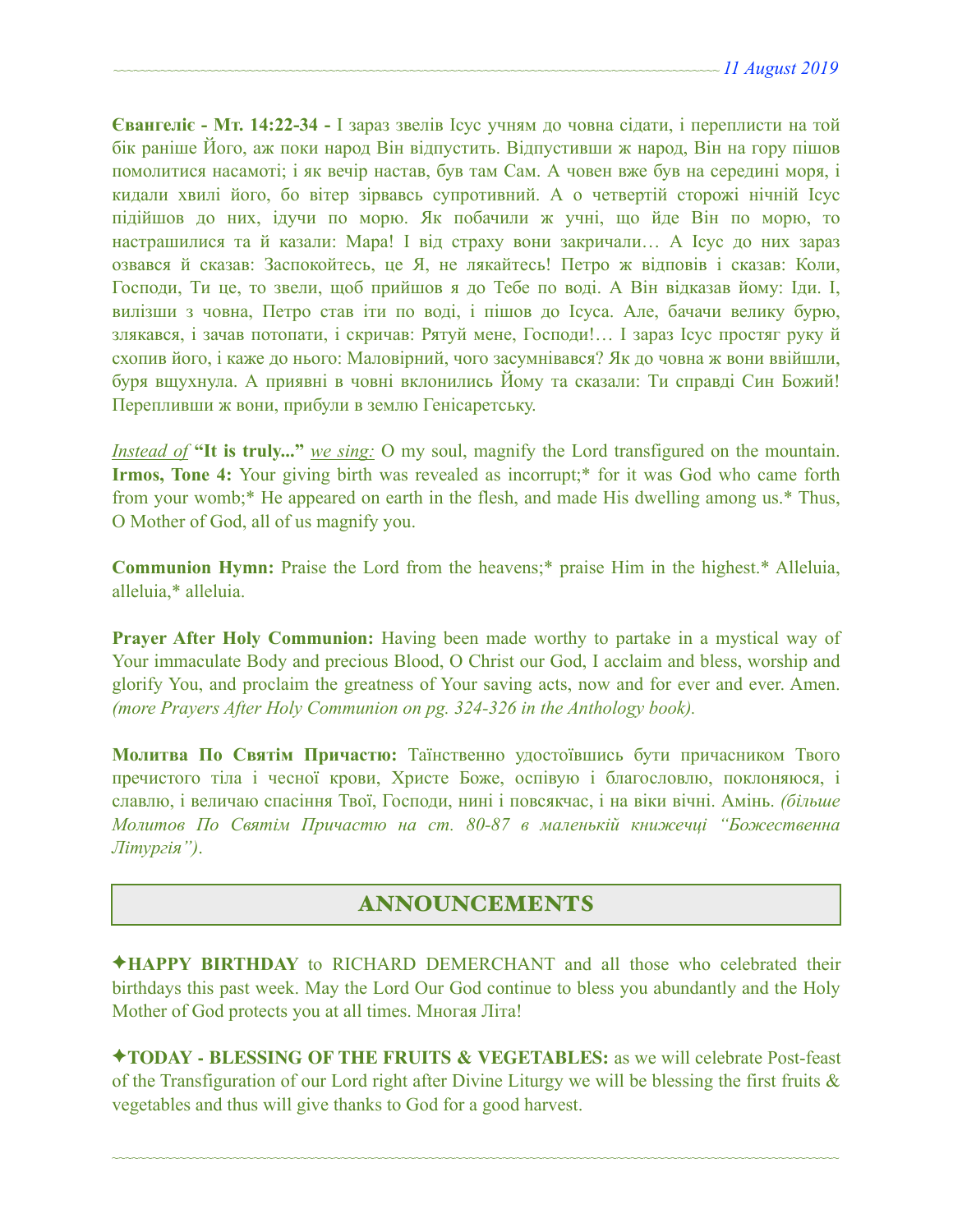✦**NEXT SUNDAY - BLESSING OF THE FLOWERS:** As we will be celebrating the Post-Feast of the Dormition of the Mother of God next Sunday we will be blessing flowers right after Divine Liturgy.

✦**SINGCON 2019:** Singers, cantors, choir directors, and anyone interested in liturgical music, regardless of ability or experience, are invited to register for SingCon 2019, which will take place September 26-29, 2019, in Stamford, Connecticut. This is the second annual SingCon, gathering more than 100 church singers from across North America for fellowship, workshops, lectures, and, most importantly, liturgical prayer. Participants will rehearse new music, engage in discussions with fellow church musicians, participate in a variety of workshops, and sing Vespers, Matins, and the Divine Liturgy together. SingCon is organized by the Patriarchal Liturgical Commission of the UGCC, and sponsored by the Eparchy of Stamford: this year's location is St. Basil's Ukrainian Catholic Seminary, historically a centre of musical training for Eastern Catholics in North America. For more information and to register for this year's conference, go to [https://ugccmusic.com](https://ugccmusic.com/) or email [hello@ugccmusic.com](mailto:hello@ugccmusic.com)

✦**PRAYER REQUEST:** Please keep in your prayers SYLVIA KELLY and other members of our parish, our family and friends who are ailing, in hospitals, nursing homes and those who are not able to join actively in their community.

✦**ST. NICHOLAS BOOK STORE:** The Divine Liturgy An Anthology of Worship - **\$25**; "Christ Our Pascha" Catechism of the Ukrainian Catholic Church/"Христос Наша Пасха" Катехизм Української Католицької Церкви - **\$25**; "Sing to Our God" hymn book - **\$15**; Молитовник "Прийдіте Поклонімся" - **\$10;** "The Rosary - The Prayer Rule of the Mother of God in the Ukrainian Catholic Church" - **\$10.** 

✦**PARISH CALENDAR OF BIRTHDAYS & ANNIVERSARIES:** If you would like to be included in our Parish Calendar of Birthday and Anniversary celebrations, please put date in our calendar located at the church vestibule. Each week, we will list the names in our parish bulletin so we can celebrate these happy occasions together!

✦**JOIN OUR CHOIR:** Do you enjoy singing? Please consider joining our St Nicholas Parish Choir and remember that we ALWAYS looking for new members! Contact Motria Koropecky for details at 250.658.3051.

✦**CATECHISM ANNOUNCEMENT:** "*And they were bringing to Him also the infants, in order that He may be touching them; but after the disciples saw it, they rebuked them. But Jesus called them to Himself and said, Let alone the little children to come to Me, and cease hindering them; for of such is the kingdom of God*." We are happy to welcome all children to our St. Nicholas The Wonderworker catechism program. Weekly classes are scheduled Sunday morning during Divine Liturgy. We want your children to learn more about their Catholic faith, sacred scripture, feast days, and religious practices and customs of the Ukrainian Catholic church. If you have any questions, please do not hesitate to contact Marian Chalifoux at 250.507.1005.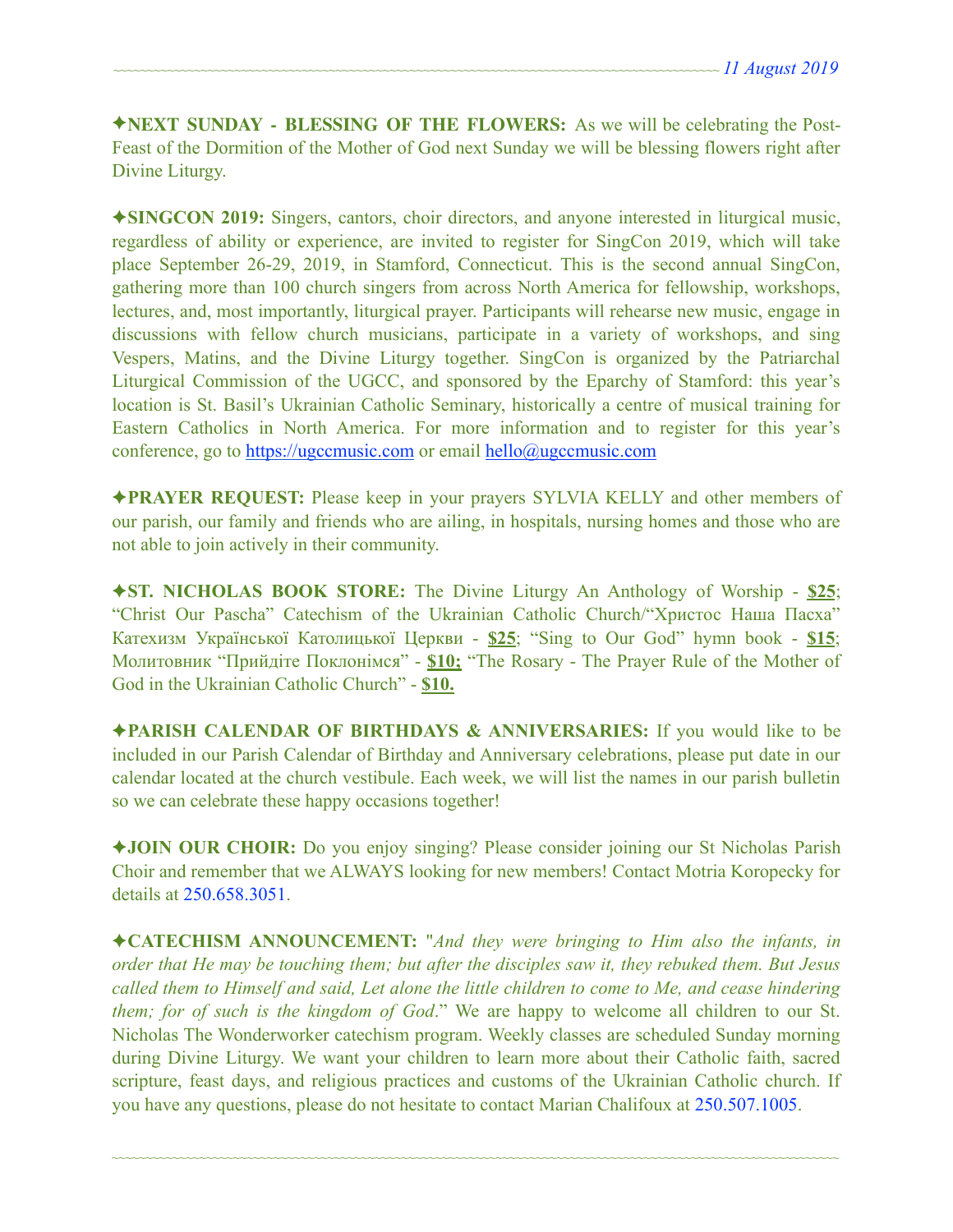✦**THRIFTY'S PRE-PAID FOOD CARDS -** We all have to buy groceries. Why not have 6% of it returned back to the church at no extra charge! Cards are available in \$100, \$200, and \$500 denominations. Talk to Alec after today's liturgy to pre- order your cards. We need to sell A LOT of them! We encourage you to consider purchasing them for yourselves as gifts too.

✦**BE A STEWARD:** Have you ever wondered what more can you do to help our parish? Here are some suggestions: **Steward** of property security; **Steward** of grounds cleaning; **Steward** of cleaning church; **Steward** of church linen; **Steward** of outreach; **Steward** of caring; **Steward** of prayer; **Steward** of service. Quite often, our homebound or senior members, once active in their younger years, want to find purpose in their senior years. It's not only about doing but about "BEING" present to others. Contact Fr. Yuriy **OR** Darlene DeMerchant for more information. You will be amazed how "BEING" can make a difference.

✦**PARISH LIBRARY:** please visit our parish library and browse through the books on spirituality, church history, iconography, history of the Ukrainians in Canada, children's books and more… The library is located in the church vestibule. Please use a library book sign out form when borrowing a book.

✦**SUNDAY COFFEE VOLUNTEERS** act as hosts and serve light refreshments following the Sunday morning Divine Liturgy, providing an opportunity for the faithful to socialize with friends and visitors following their shared worship experience. We thank all of our parishioners who kind volunteer to serve refreshments. Whether you are new to the Parish, or are a long-time members, please join us for coffee. Please speak with Robert if you would like to volunteer.

✦**WE SHARE THE AIR:** Please keep it healthy and fragrant free. Someone in this area is scent-sitive. The chemicals used in scented products can make some people sick, especially those with fragrance sensitivities, asthma, allergies and other respiratory ailments. PLEASE DO NOT \*wear perfume, cologne, lotion, aftershave and other fragrances; \*USE unscented personal care products. Be Sensitive to Others. Thank you for your understanding. *St. Nicholas parish.* 

✦**AUGUST 4 DONATIONS** - Coffee: \$59.35; Vigil lights: \$10.00; Loose collection: \$98.00; Envelope collection: \$882.00; Pre-authorized donations July 29 to Aug 4: \$345.00 **TOTAL: \$1,394.35**

# C A M P S T. V O L O D Y M Y R - AUGUST **18-25, 2019**

 Register online using Eventbrite. Search "Camp St. Volodymyr BC 2019." For more information contact Jennifer Caldwell at [jennsawka@hotmail.com](mailto:jennsawka@hotmail.com) or 604.220.0584.

~~~~~~~~~~~~~~~~~~~~~~~~~~~~~~~~~~~~~~~~~~~~~~~~~~~~~~~~~~~~~~~~~~~~~~~~~~~~~~~~~~~~~~~~~~~~~~~~~~~~~~~~~~~~

**DONATE Food:**